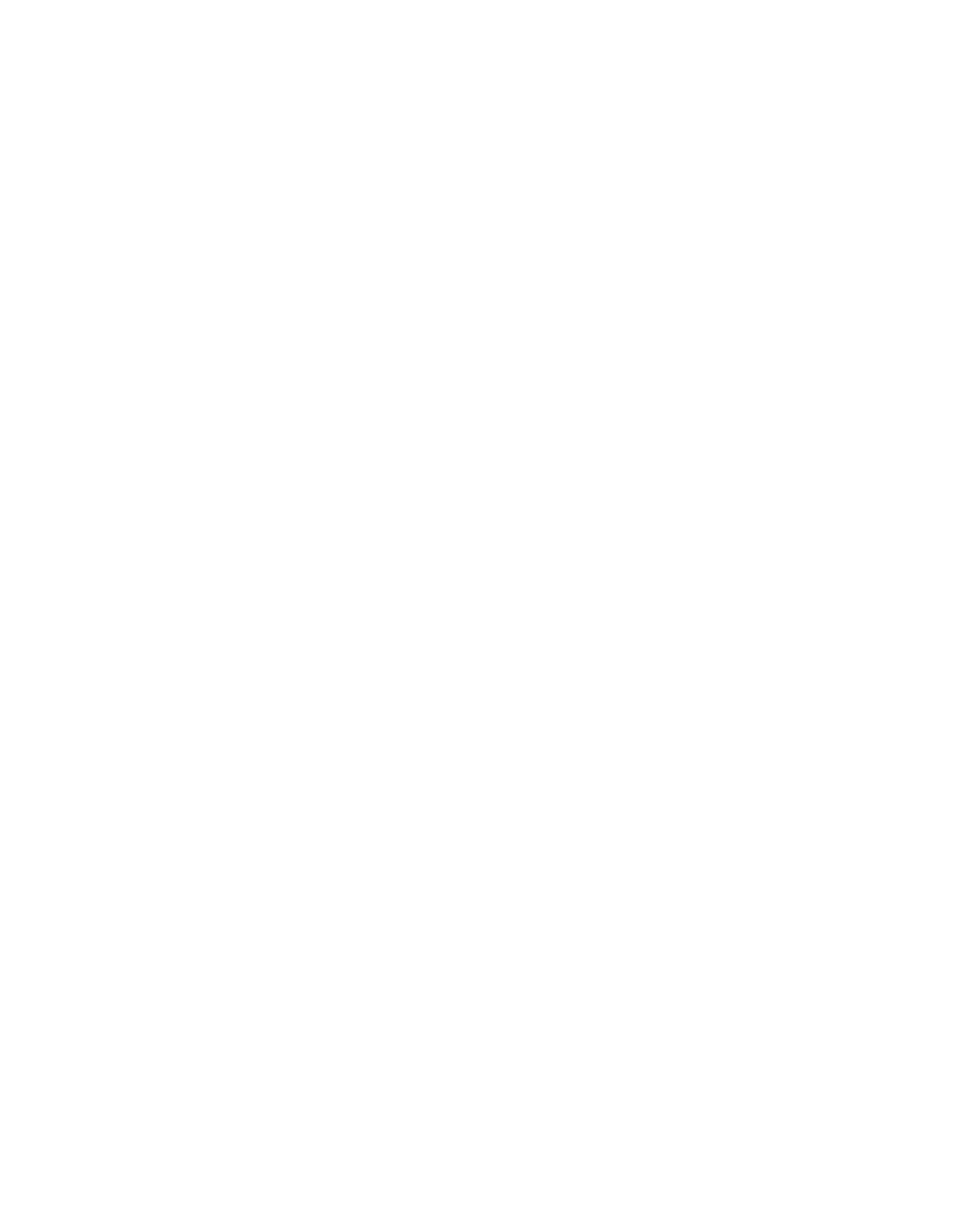



## **Description of the Project**

The following was the list of tasks that resulted in successful completion of the project:

#### Pre-Test Phase

- **VCA** personnel involved in the study was receiving information on the **TICKLESS** tick and flea repellent product, its use and the potential questions raised by owners in the form of an online document.
- Infinity Trade presented the protocol for **VCA's** review and approval
- **VCA** reviewed the online questionnaire form provided by Infinity Trade and added comments where necessary.

#### Test Phase

- **VCA** personnel enrolled canines as per the clinical trial protocol described above
- Test participants individually filled out the online questionnaire before and after the trial period
- Infinity Trade notified **VCA** which test participants have fully filled out the questionnaire
- **VCA** was able to follow the completion of the questionnaire online

### Review Phase

- All data generated throughout the study was submitted to **VCA** for review and to Infinity Trade according to the protocol.
- **The outcome of the test gave a clear picture on the efficacy of the ultrasonic tick and flea repellent since 94% of all pets involved stayed totally free of ticks and 88% stayed totally free of fleas thru out the whole test period.**

### The following VCA Hospitals have been involved in the test:

VCA Becker Animal Hospital - Homewood, AL 35209, Alabama VCA Tri-County Animal Hospital - Fort Pierce, FL 34950, Florida VCA Alton Road Animal Hospital - Miami Beach, FL 33139, Florida VCA Marina Animal Hospital - Venice, CA 90291, California